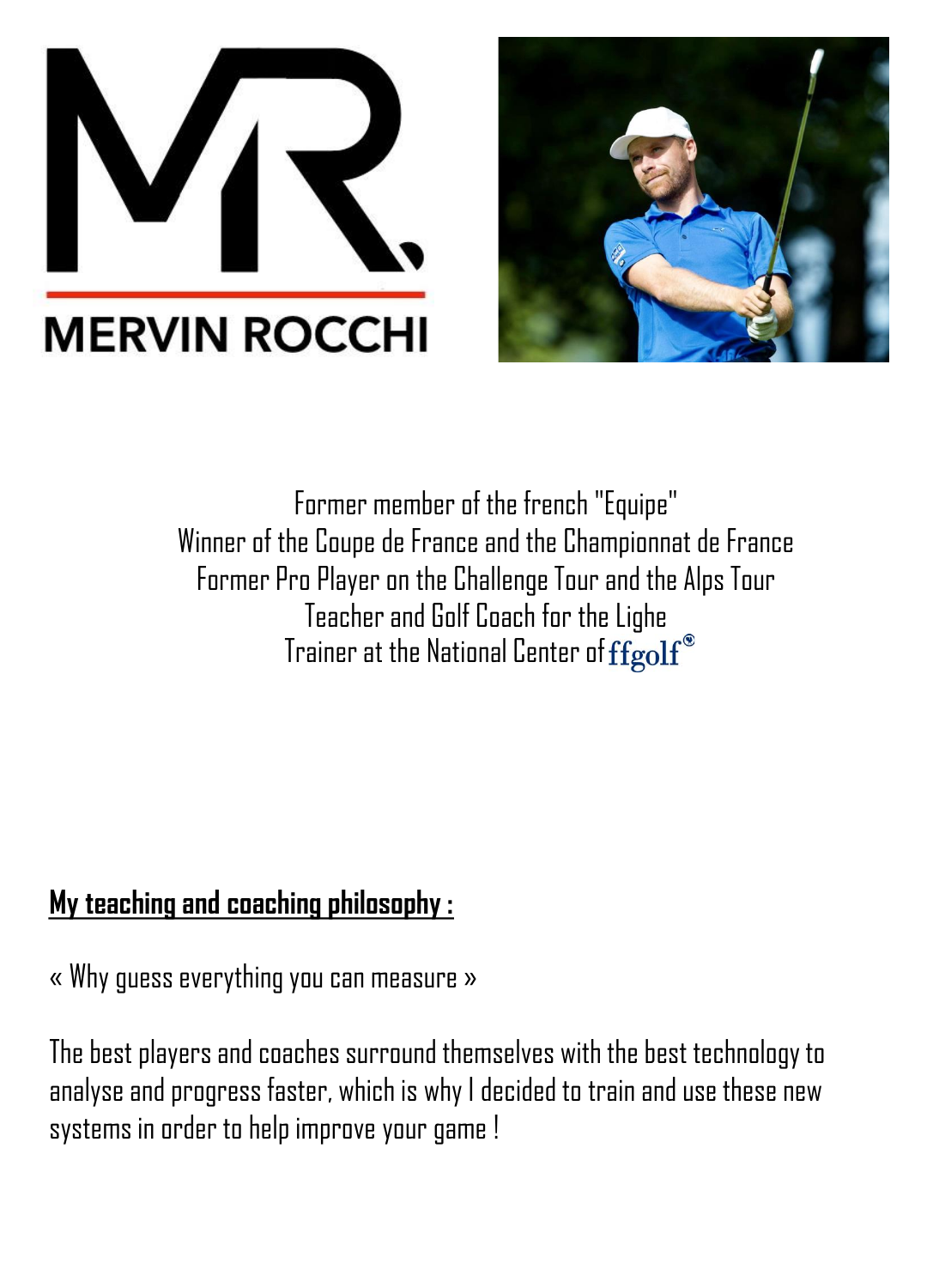## **MY TOOLS :**



The **TRACKMAN 4** is used to measure what the Club is doing on impact in 3 dimensions, the total flight of the ball and pair it all with2 cameras (240 fps) to give you very precise analyses.



The **SM2 Force Plates** isusedto analyse the Biomechanics of you supports to adapt your Swing to your physical skills.



The **CAPTO** is used to analyse your Putting in 3 dimensions throughout the movement as well as the roll of the ball.

After each analysis, a debriefing will be sent to you by email to have all the keys to progress quickly.